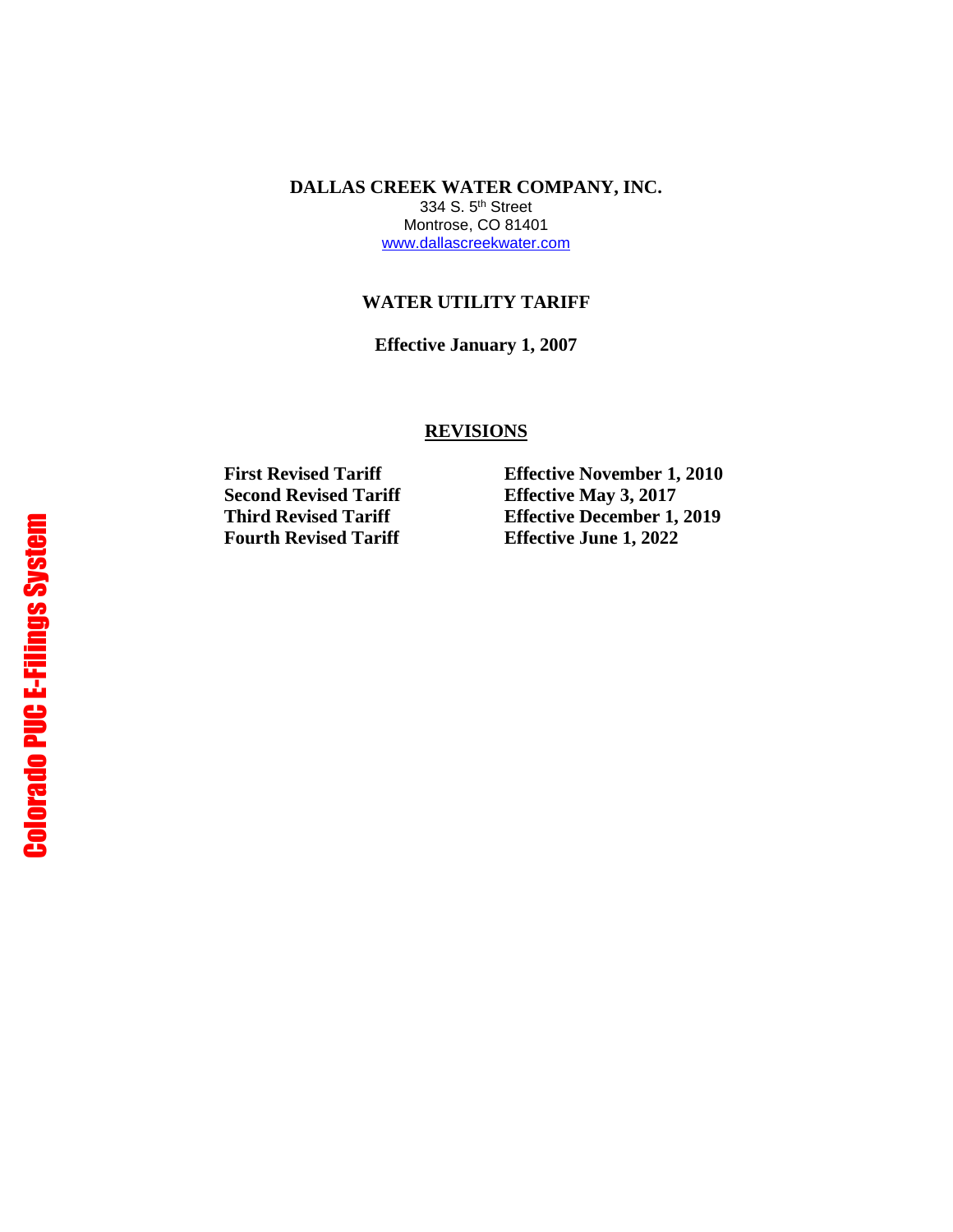## **SECTION 1 - GENERAL/EXPLANATORY MATERIAL**

### **1.1 CHECK LIST**

The title page and pages listed below are inclusive and effective as of the date shown. Original and revised pages as named below contain all changes from the original tariff that are in effect on the date shown on each page.

| Page<br>Revision<br><b>Number</b> |
|-----------------------------------|
|                                   |
|                                   |
|                                   |
|                                   |
|                                   |
|                                   |
|                                   |
|                                   |
|                                   |
|                                   |
|                                   |
|                                   |
|                                   |
|                                   |
|                                   |
|                                   |
|                                   |
|                                   |
|                                   |
|                                   |
|                                   |
|                                   |
|                                   |
|                                   |
|                                   |
|                                   |
| (M)<br>(M)                        |

| Second Amended<br>Advice Letter No. 8                        | Decision No.                          |  |
|--------------------------------------------------------------|---------------------------------------|--|
| Signature of Issuing<br>Officer<br>/s/ James Willey          | <b>Issue Date</b><br>May 23, 2022     |  |
| <b>Title: President Dallas</b><br><b>Creek Water Company</b> | <b>Effective Date</b><br>June 1, 2022 |  |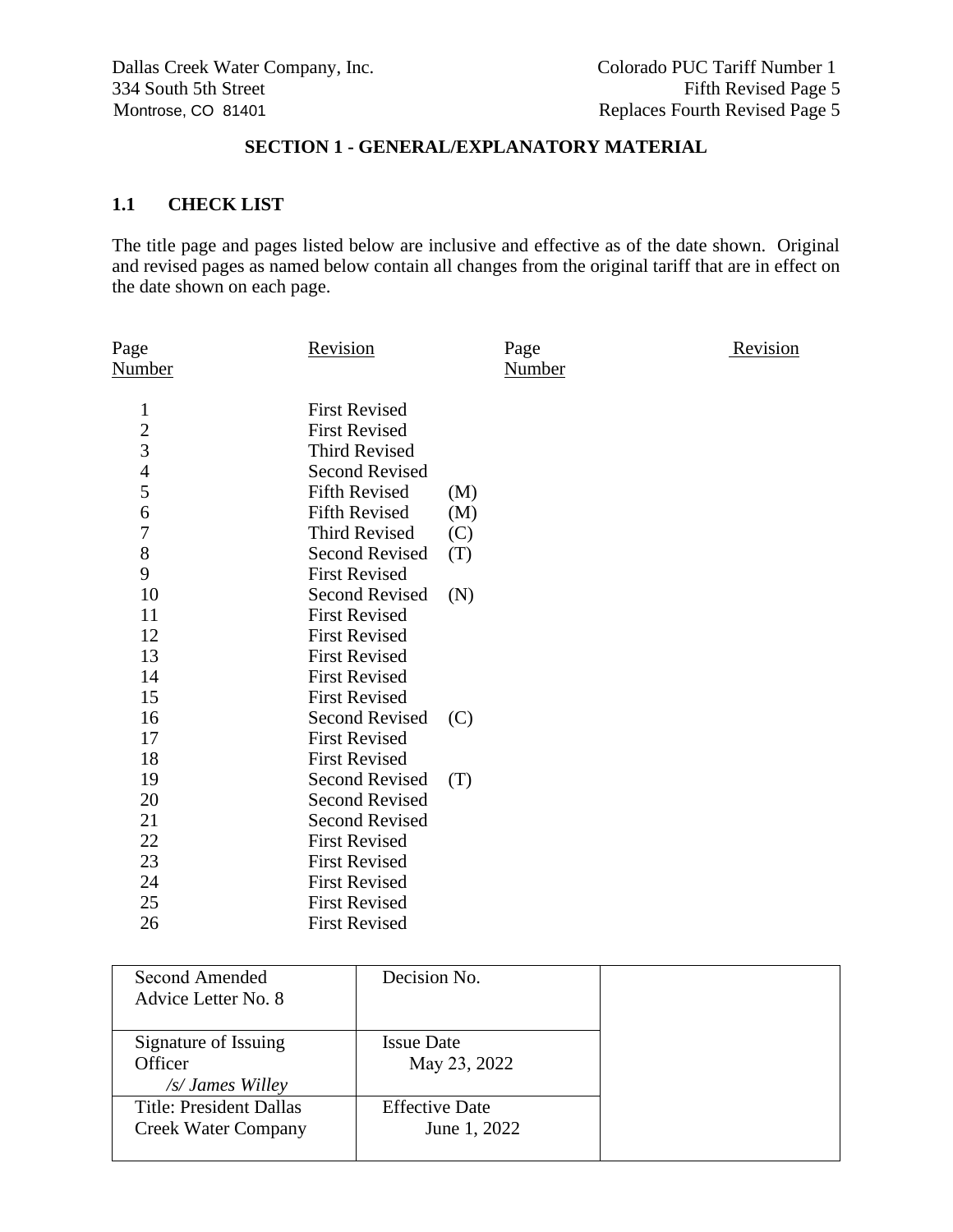Dallas Creek Water Company, Inc. Colorado PUC Tariff Number 1 334 South 5th Street Fifth Revised Page 6 Montrose, CO 81401 **Replaces Fourth Revised Page 6** 

| 27 | <b>First Revised</b>         |  |
|----|------------------------------|--|
| 28 | <b>First Revised</b>         |  |
| 29 | <b>Second Revised</b>        |  |
| 30 | <b>First Revised</b>         |  |
| 31 | Second Revised               |  |
| 32 | <b>First Revised</b>         |  |
| 33 | <b>First Revised</b>         |  |
| 34 | <b>First Revised</b>         |  |
| 35 | <b>First Revised</b>         |  |
| 36 | <b>First Revised</b>         |  |
| 37 | <b>First Revised</b>         |  |
| 38 | <b>First Revised</b>         |  |
| 39 | <b>First Revised</b>         |  |
| 40 | <b>Second Revised</b><br>(C) |  |
| 41 | <b>First Revised</b>         |  |
| 42 | <b>Third Revised</b><br>(I)  |  |
| 43 | <b>First Revised</b>         |  |
| 44 | <b>First Revised</b>         |  |
| 45 | <b>First Revised</b>         |  |
| 46 | <b>First Revised</b>         |  |
| 47 | <b>First Revised</b>         |  |
| 48 | <b>First Revised</b>         |  |
| 49 | <b>First Revised</b>         |  |
| 50 | <b>Second Revised</b>        |  |
| 51 | <b>First Revised</b>         |  |
|    |                              |  |

# **1.2 EXPLANATION OF SYMBOLS**

The following symbols shall be used in this tariff for the purpose indicated below:

- (C) To signify changed regulation.
- (D) To signify discontinued rate and regulation.
- (I) To signify increased rate.
- (M) To signify a move in the location of text.
- (N) To signify new rate or regulation.

| Second Amended<br>Advice Letter No. 8                        | Decision No.                          |
|--------------------------------------------------------------|---------------------------------------|
| Signature of Issuing<br>Officer<br>/s/ James Willey          | <b>Issue Date</b><br>May 23, 2022     |
| <b>Title: President Dallas</b><br><b>Creek Water Company</b> | <b>Effective Date</b><br>June 1, 2022 |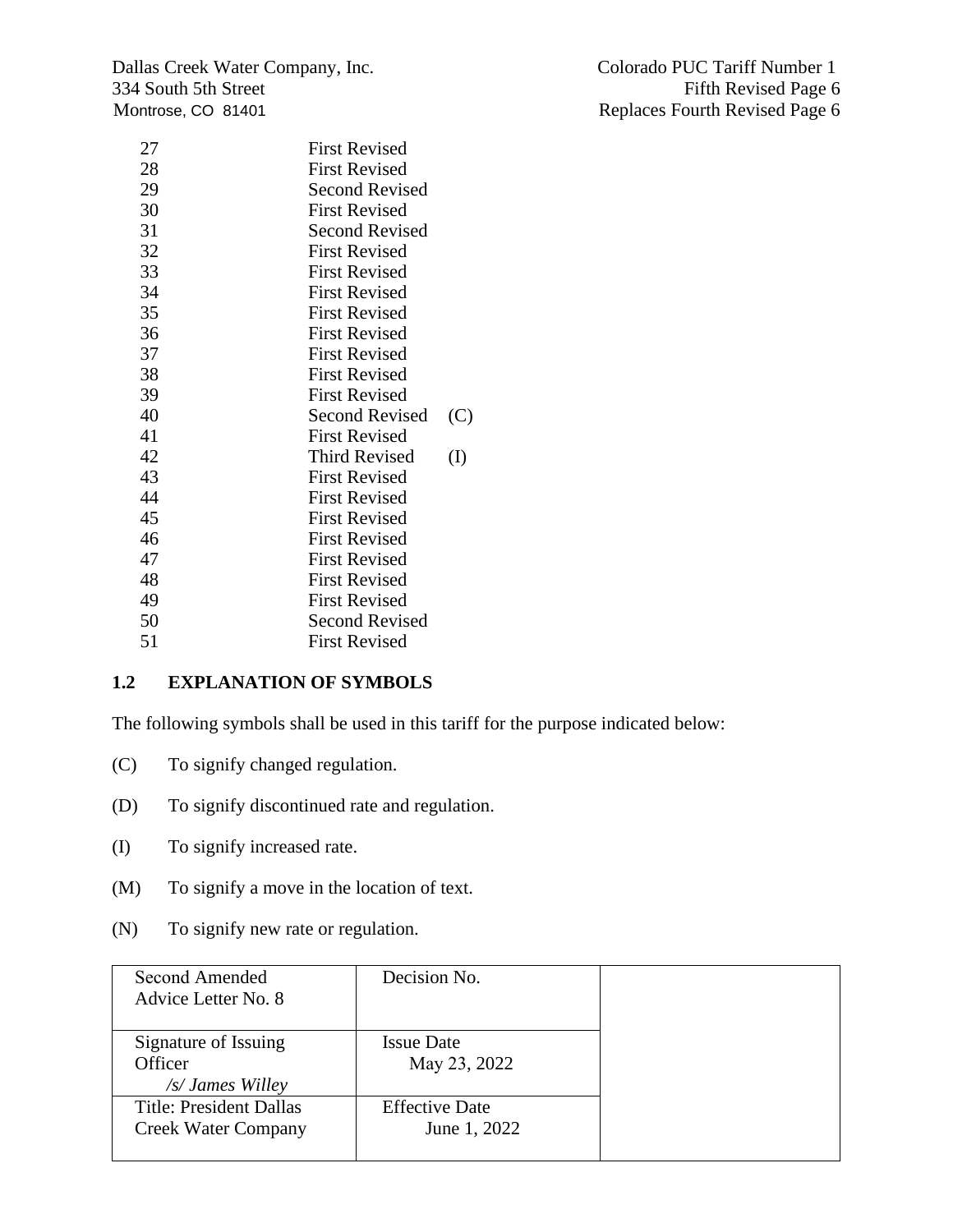(R) To signify reduced rate.

(T) To signify a change in text but no change in rate or regulation.

**1.3 AUTHORITY.** Dallas Creek Water Company, Inc. ("Company") is a corporation incorporated in the County of Ouray, State of Colorado. The Company engages in the business of a public utility furnishing water to Customers under the jurisdiction of the Public Utilities Commission ("PUC") of the State of Colorado.

**1.4 DEFINITIONS.** Unless the context specifically indicates otherwise, the meaning of terms used herein shall be as follows:

Actual Cost shall mean all direct costs applicable to the construction of a given facility, including: surveys; preliminary and design engineering; construction; inspection; administrative fees; regulatory agency fees; bond fees; all required easements and/or rights-of-way; plan approval fees; "as-built" drawings; attorneys' fees; and other costs necessary for completion.

Applicant shall mean any person, partnership, firm, corporation, or Developer and their lessees,  $(T)$ trustees, or receivers appointed by any court, who files an application to be supplied water by the Company, or who files an application to transfer ownership of a Water Tap to serve a particular property, building or structure (a/k/a "Application for Service Agreement").

Application Approval shall mean written permission of the Company authorizing connection to a (T) Water Main of the Company granting Applicant a license to use the water system or to receive water service from the system owned, operated or served by the Company under the terms of this tariff and pursuant to an approved Application for Service Agreement.

Base Service Charge shall mean a monthly recurring charge assessed to the owner of each parcel (C) of land within the Company's service area for which a Water Tap has been previously issued. Parcels for which an approved Water Tap has been revoked will continue to be subject to the Base Service Charge after the tap revocation, regardless of whether such parcel is connected to the water system or not.

Commercial Customer shall mean all others, for e.g., a developer or owner of property with no intent to personally reside on the property.

Cross-connection shall mean any physical arrangement whereby the Company's water supply is connected, directly or indirectly, with any non-potable or unapproved water supply system, sewer drain, well, conduit, pool, reservoir, plumbing fixture or other device which contains, or may

| Second Amended<br>Advice Letter No. 8                        | Decision No.                          |
|--------------------------------------------------------------|---------------------------------------|
| Signature of Issuing<br>Officer<br>/s/ James Willey          | <b>Issue Date</b><br>May 23, 2022     |
| <b>Title: President Dallas</b><br><b>Creek Water Company</b> | <b>Effective Date</b><br>June 1, 2022 |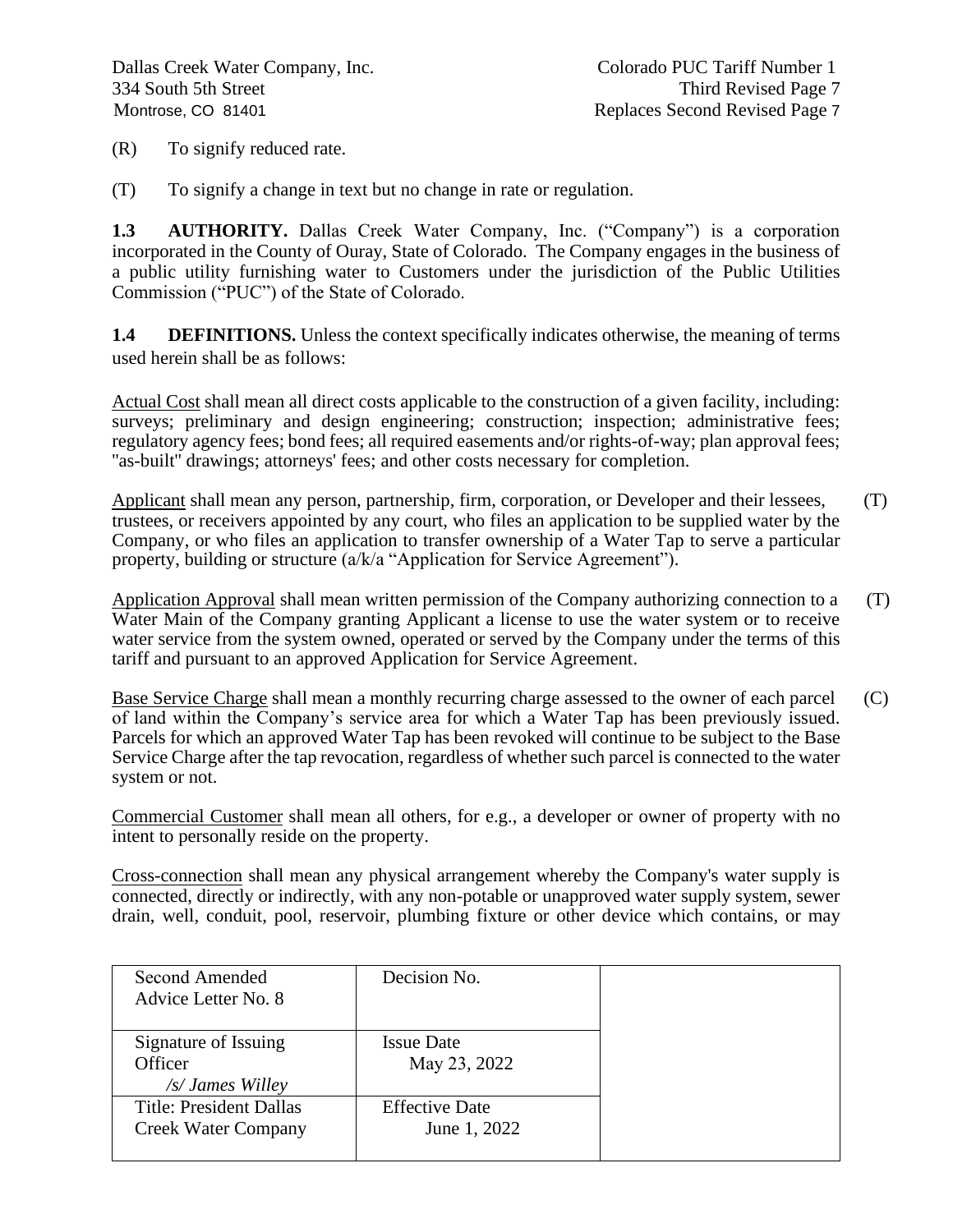Dallas Creek Water Company, Inc. Colorado PUC Tariff Number 1 334 South 5th Street Montrose, CO 81401

contain, any contaminated water, liquid, or other waste of unknown, non-potable or unsafe quality that could impart a contaminant to the Company's water supply as a result of backflow.

| Second Amended<br>Advice Letter No. 8                        | Decision No.                          |
|--------------------------------------------------------------|---------------------------------------|
| Signature of Issuing<br>Officer<br>/s/ James Willey          | <b>Issue Date</b><br>May 23, 2022     |
| <b>Title: President Dallas</b><br><b>Creek Water Company</b> | <b>Effective Date</b><br>June 1, 2022 |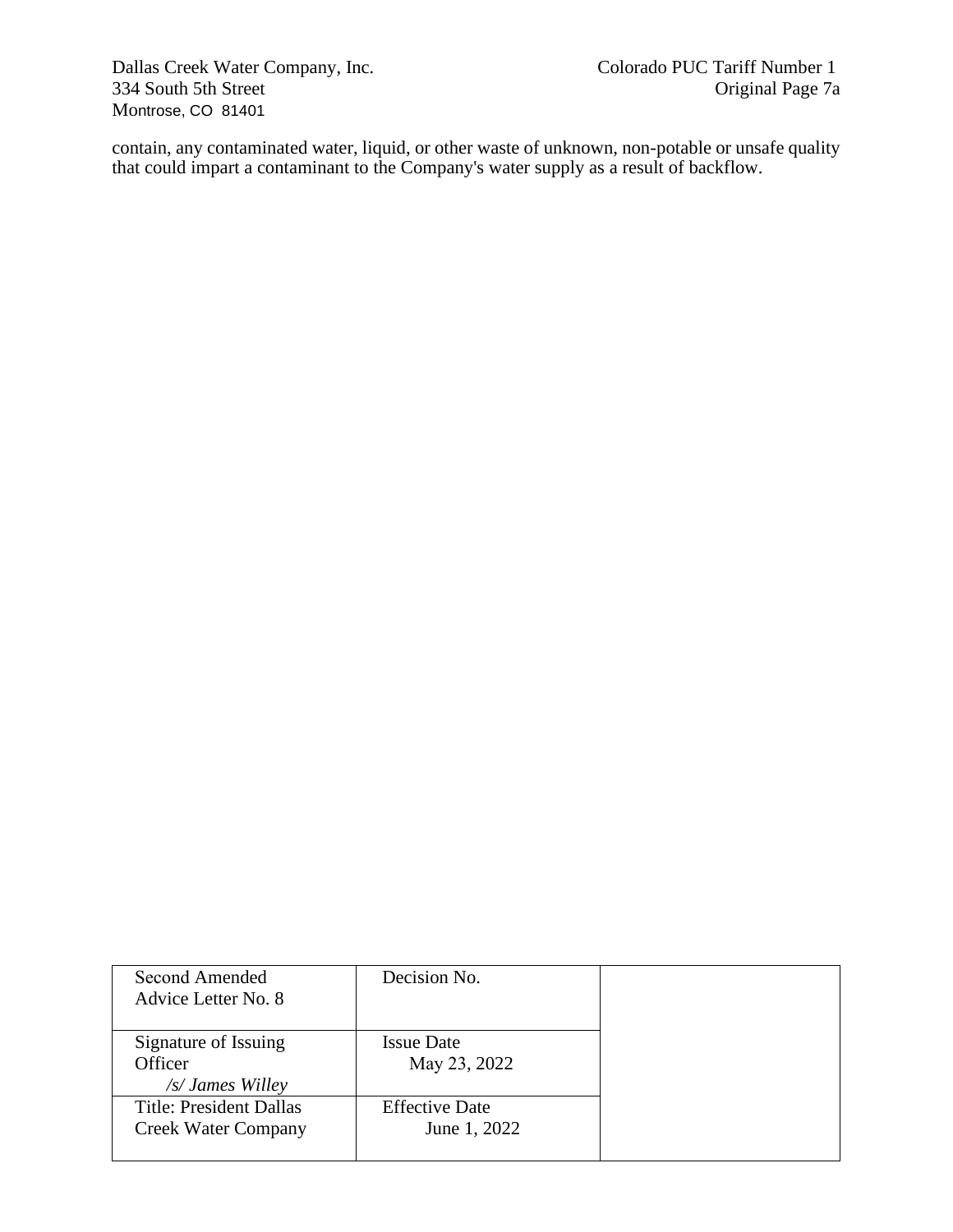Dallas Creek Water Company, Inc. Colorado PUC Tariff Number 1 334 South 5th Street Second Revised Page 8 Montrose, CO 81401 **Replaces First Revised Page 8** 

Customer shall mean any person, partnership, firm, corporation, their lessees, trustees, or receivers (T) appointed by any court, who has paid a Water Tap Fee, including those supplied by the Company with water and those receiving "standby" service, and has executed an approved Application for Water Service.

Customer Facilities shall mean those facilities intended to serve one Customer only (e.g. Customer portion of the Water Service Lines).

Developer shall mean the person, firm, joint venture, partnership or corporation that owns undeveloped land (*i.e.* land that does not have immediate access to waterlines) and that seeks to have the land served by the Company.

Engineer shall mean the engineering firm, or duly authorized representative (engineer), designated by the Company to act on its behalf in all engineering and related matters. This item includes a construction inspector employed by the Engineer or Company.

Inspector shall mean the Manager, Superintendent, Engineer, agent, officers, and employees of the Company or other person so designated by the Company to perform inspections pursuant to this tariff.

Local Facilities shall mean those facilities generally designed primarily to serve individual subdivisions or platted tracts of land (*e.g.,* internal subdivision distribution lines and appurtenances).

Master Plan shall mean the adopted Master Plan of the Company, as amended from time-to-time.

Meter In-Service Charge is a monthly recurring charge for those Customers who are connected to the water system.

Oversize Costs shall mean the part of the costs of a water distribution line to be installed within or for a subdivision, but for which the Company has also assigned a transmission function that results in the need for a larger conduit. Oversize costs are the incremental difference between the Actual Costs of the size line required by the Company and the size required by the Developer; however, for purposes of determining oversize, the minimum size shall be assumed to be 8-inch diameter. Engineering and inspection costs are assumed to be proportional to estimated or experienced construction costs. Incremental costs shall be allowed for line fittings, valves, and other appurtenances (if a size increase is required).

Owner shall mean the land's record title holder or lessee.

Person shall mean any individual, firm, company, association, society, corporation, governmental entity or group.

| Second Amended                 | Decision No.          |  |
|--------------------------------|-----------------------|--|
| Advice Letter No. 8            |                       |  |
|                                |                       |  |
| Signature of Issuing           | <b>Issue Date</b>     |  |
| Officer                        | May 23, 2022          |  |
| /s/ James Willey               |                       |  |
| <b>Title: President Dallas</b> | <b>Effective Date</b> |  |
| <b>Creek Water Company</b>     | June 1, 2022          |  |
|                                |                       |  |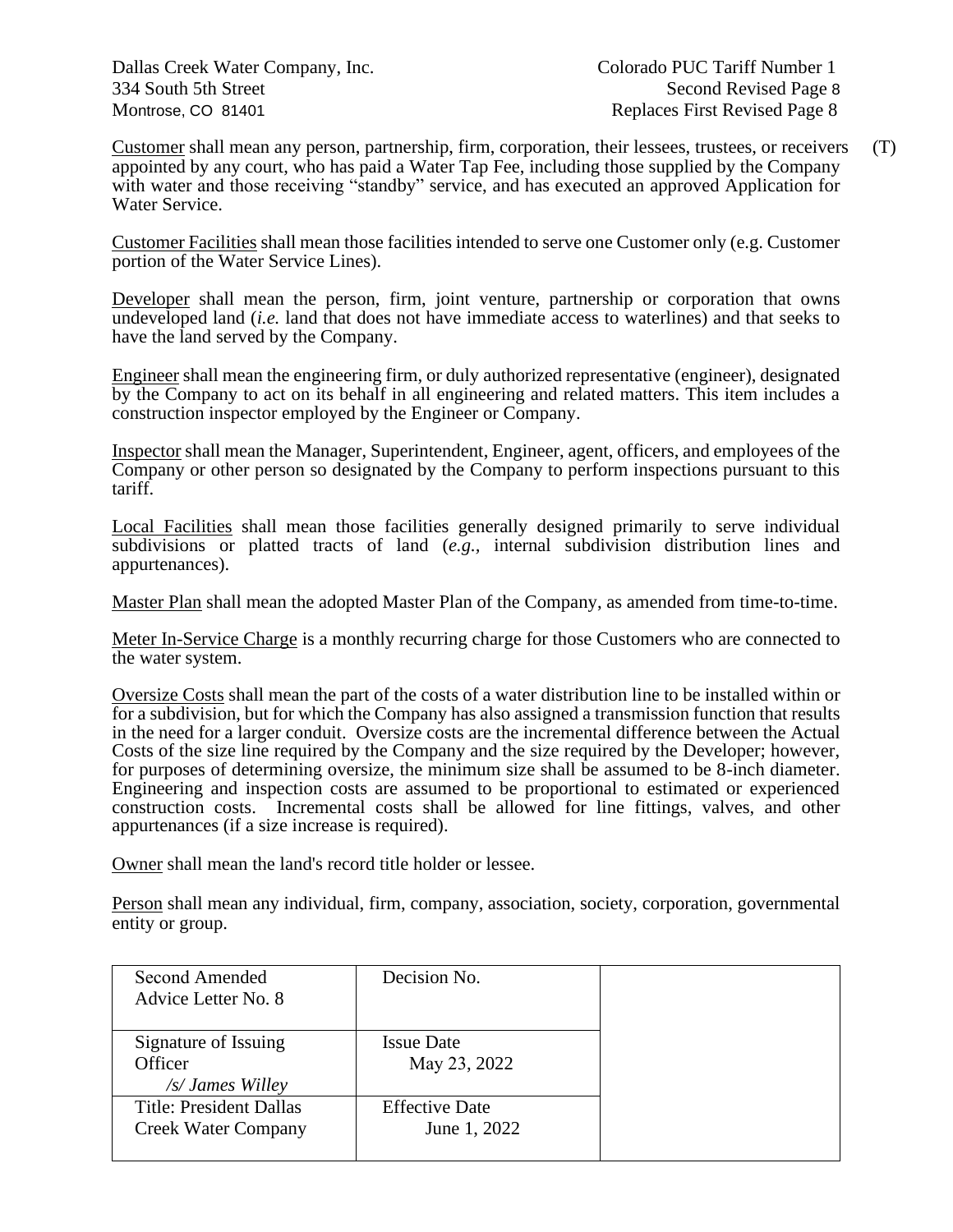Dallas Creek Water Company, Inc. Colorado PUC Tariff Number 1 334 South 5th Street Second Revised Page 10 Montrose, CO 81401 **Replaces First Revised Page 10** 

Water Usage Rate is the rate assessed to the Customer for 1,000 gallons of water. This rate will (N) be billed based on actual usage. The water usage rate is tiered for metered usage that exceeds 10,000 gallons per month.

Unauthorized Connection shall mean connecting to the Company's water system without prior payment of Water Tap Fees, approval of an Application for Service Agreement and adequate supervision and inspection.

Water Service Line shall mean the water line extending from the Water Main to the Customer's building and shall include the tap on the Water Main, curb cock, curb valve and box and meter installation. The Company shall own, and be responsible for, that part of the Water Service Line in the public right-of-way or easement from the main tap to the meter pit, including the curb valve. The Customer shall own and be responsible for the remainder.

| Second Amended<br>Advice Letter No. 8              | Decision No.                      |
|----------------------------------------------------|-----------------------------------|
| Signature of Issuing<br>Officer                    | <b>Issue Date</b><br>May 23, 2022 |
| /s/ James Willey<br><b>Title: President Dallas</b> | <b>Effective Date</b>             |
| <b>Creek Water Company</b>                         | June 1, 2022                      |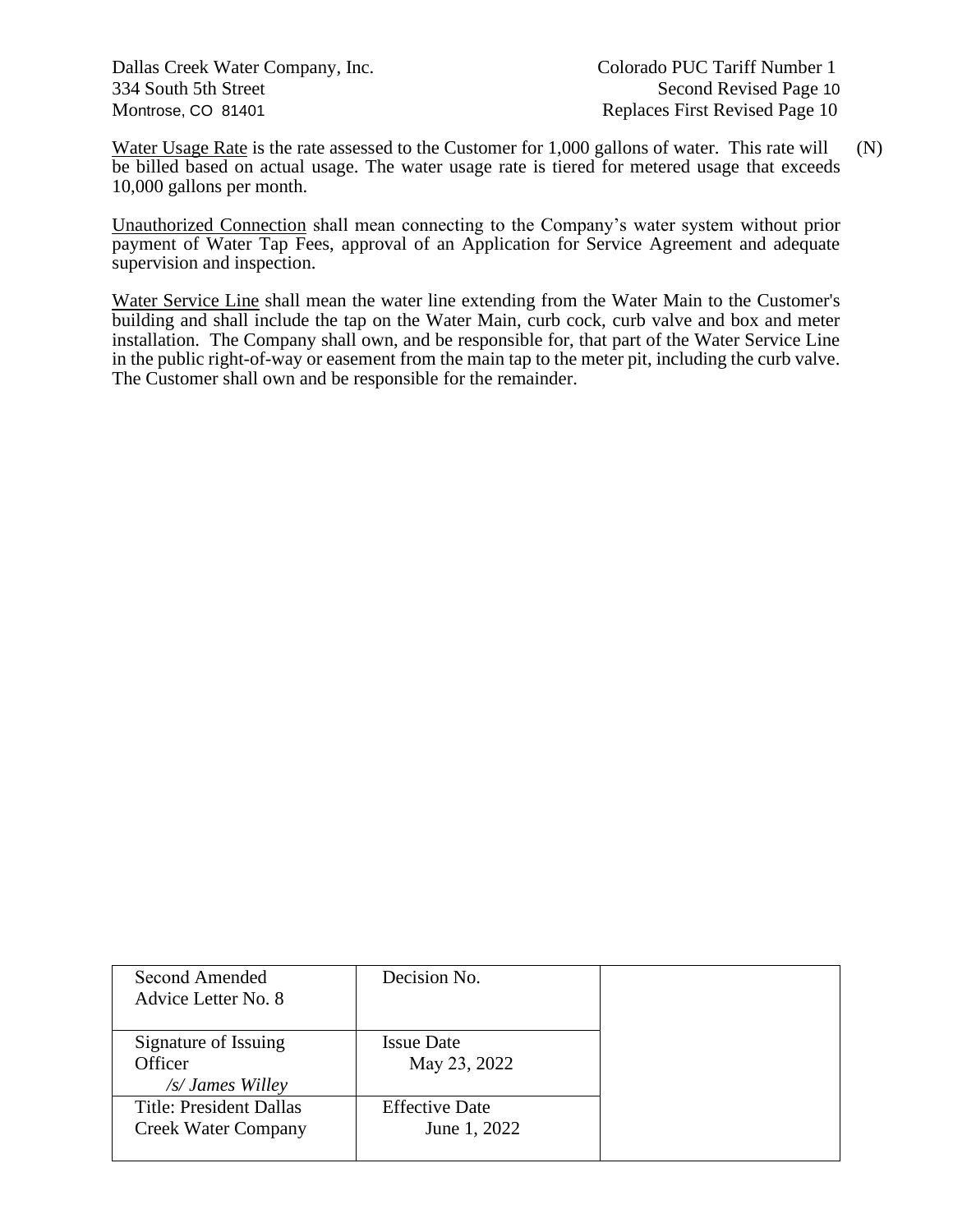**3.6 TRANSFER OF WATER TAPS.** A Water Tap is held by the title owner(s) of a particular (C) lot or premises and attaches to the designated premises only. They are usable only in accordance with the terms of the Application Approval for such Water Tap. Neither approvals nor the associated Water Tap and Water Tap Fees are transferable to other persons/entities without payment of the Water Tap Transfer Fees set forth in the schedule of utility rates and fees in effect at the time of the transfer, as well as, payment of all outstanding regulated charges and fees levied against and associated with the Water Tap to be transferred, regardless of whether such charges and fees were incurred by a former owner or otherwise (i.e., all delinquent charges and fees shall be paid prior to transfer of the Water Tap to a new title property owner).

## **3.7 REVOCATION OF APPLICATION APPROVAL AND WATER TAP.** The Company (T)

reserves the right to revoke any prior approval of an Application for Service Agreement and Water Tap (and associated rights) before service has been provided (i.e, before connection) for any violation of this tariff and/or non-payment of the Base Service Charge or other regulated charges and fees. The Company will provide written notice to the Customer thirty (30) days in advance before the revocation occurs. In the notice, the Company will state the basis for revocation, what action the Customer must take to avoid revocation and that the Customer may contact the PUC for a formal or informal complaint. The PUC contact information is as follows:

Colorado Public Utilities Commission 1560 Broadway, Suite 250 Denver, Colorado 80202 303-894-2070 or 1-800-456-0858 (within Colorado only)

**3.8 SERVICE CONNECTION**. Upon Applicant's agreement to pay the applicable Water Tap Fees and other applicable charges, the Company shall supply a meter pit and water meter for each approved service connection, at the request of the Customer at such time water service is sought to begin. Cost of the installation of a Water Service Line from the meter pit to the Applicant's residence or property, including installation of the meter pit, shall be borne by the Applicant. The Company shall approve the meter pit location prior to installation. Applicant shall:

- **a.** install the meter pit furnished by the Company to its specifications;
- **b.** provide and maintain the Applicant's facilities for the reception and use of water from said meter at Applicant's sole cost;
- **c.** assume all responsibility for damages arising from the leakage or breakage of Applicant's facilities, including damage by water therefrom; and

| Second Amended<br>Advice Letter No. 8                        | Decision No.                          |
|--------------------------------------------------------------|---------------------------------------|
| Signature of Issuing<br>Officer<br>/s/ James Willey          | <b>Issue Date</b><br>May 23, 2022     |
| <b>Title: President Dallas</b><br><b>Creek Water Company</b> | <b>Effective Date</b><br>June 1, 2022 |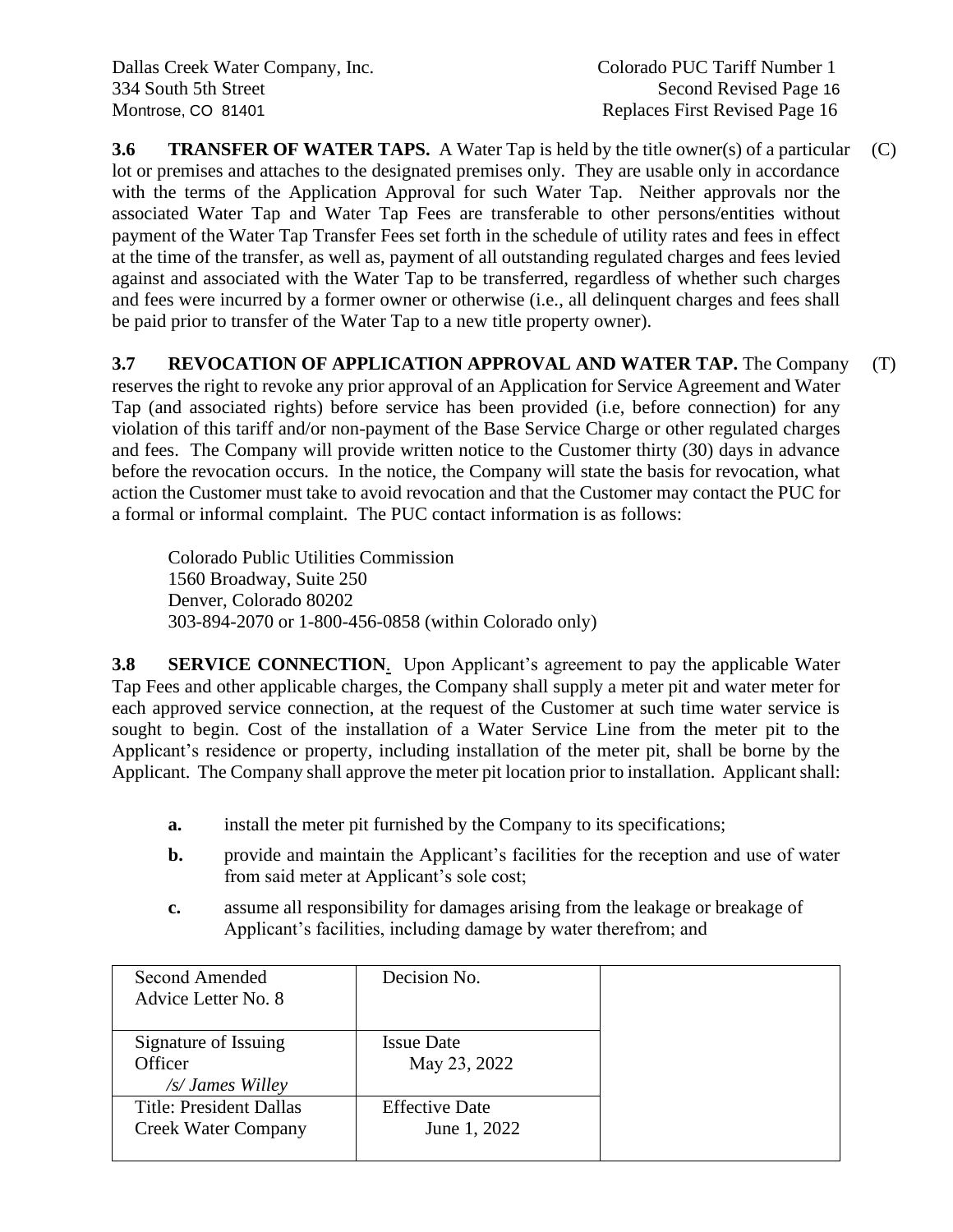Dallas Creek Water Company, Inc. Colorado PUC Tariff Number 1 334 South 5th Street Second Revised Page 19 Montrose, CO 81401 **Montrose**, CO 81401

Agreement, and adequate supervision and inspection of the prior connection by Company (T) employees. In the event the Water Tap Fees are not paid within a fifteen (15) day period after connection, a notice of revocation of Water Tap shall be sent and service shall be disconnected pursuant to Section 3.7 of this tariff. Once discontinued, service may be returned to the property only upon receipt by the Company of any Turn-on/Turn-off Fees, Water Tap Fees and/or any other charges and fees that may be due pursuant to this tariff.

**3.14 DISCONTINUANCE OF SERVICE**. The Company shall not discontinue connected water service to a Customer for any reason other than nonpayment of regulated fees and charges; fraud or subterfuge; service diversion, equipment tampering, safety concerns, exigent circumstances; discontinuance ordered by any appropriate governmental authority and properly discontinued service being restored by someone other than the Company when the original cause for proper discontinuance has not been cured.

**3.14.1** The Company shall not discontinue connected water service for nonpayment of any (T) of the following:

(I) Any amount that has not appeared on a regular monthly bill or that is not past due. Unless otherwise stated in a tariff or Commission rule, an account becomes "past due" on the 31st day following the due date of current charges.

(II) Any amount due on another account now or previously held or guaranteed by the Customer, or with respect to which the Customer received service, unless the amount has first been transferred either to an account which is for the same class of service or to an account which the Customer has agreed will secure the other account. Any amount so transferred shall be considered due on the regular due date of the bill on which it first appears and shall be subject to notice of discontinuance as if it had been billed for the first time.

(III) Any amount due on an account on which the Customer is or was neither the Customer of record nor a guarantor, or any amount due from a previous occupant of the premises. This subparagraph does not apply if the Customer is or was obtaining service through fraud or subterfuge or the Company transfers to a Customer a balance from the account of a person other than that Customer shall have in its tariffs the Company's benefit of service transfer policies and criteria. The Company will verify, prior to billing a Customer under the benefit of service tariff, that the person to be billed in fact received the benefit of service.

| Second Amended                 | Decision No.          |  |
|--------------------------------|-----------------------|--|
| Advice Letter No. 8            |                       |  |
|                                |                       |  |
| Signature of Issuing           | <b>Issue Date</b>     |  |
| Officer                        | May 23, 2022          |  |
| /s/ James Willey               |                       |  |
| <b>Title: President Dallas</b> | <b>Effective Date</b> |  |
| <b>Creek Water Company</b>     | June 1, 2022          |  |
|                                |                       |  |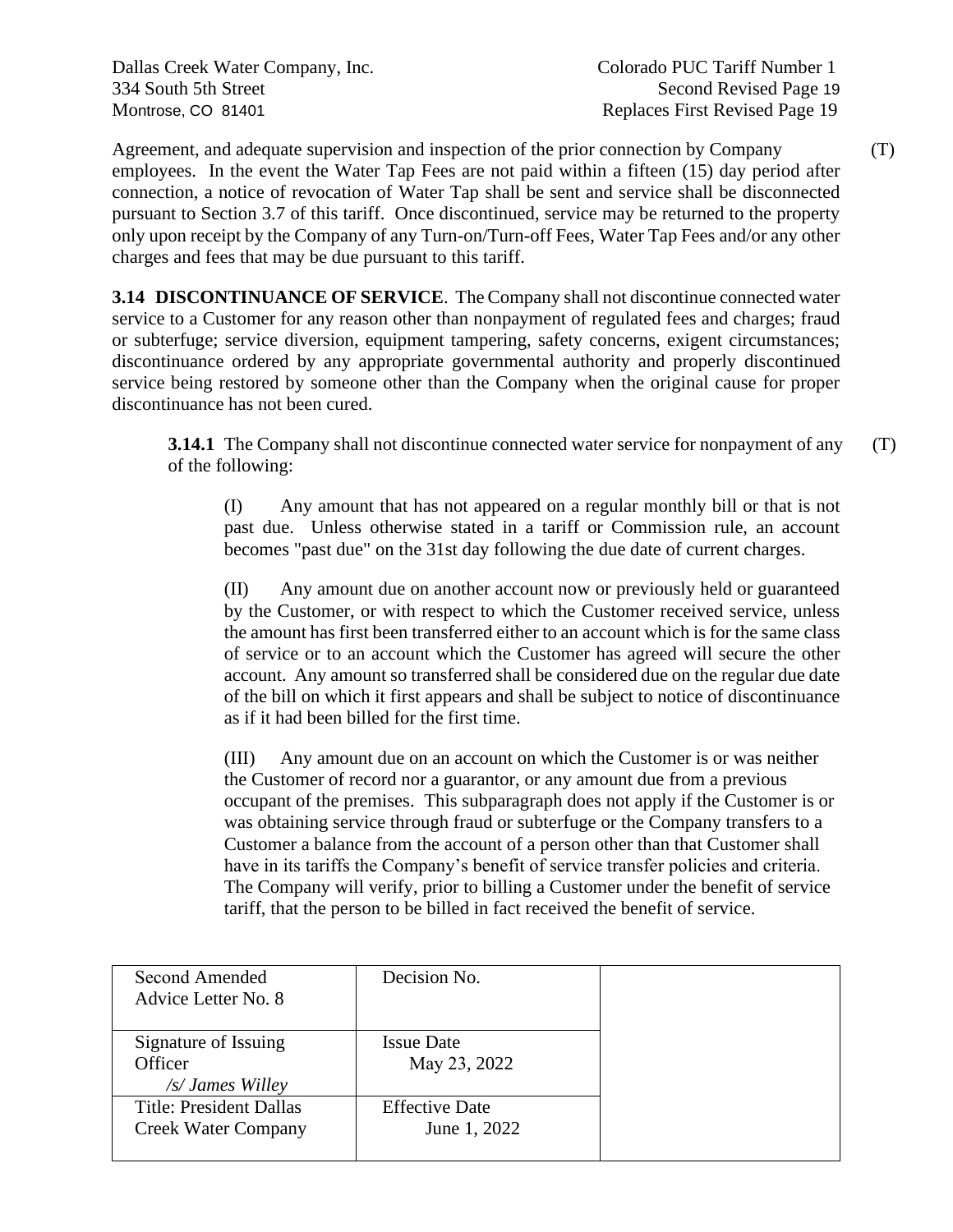than a maximum period of ten (10) years from the date of facilities acceptance.

**6.3 SERVICE CONNECTION FEES**. Service Connection Fees cover the Actual Cost of design, installation, inspection and records processing for connecting the taps and installing Water Service Lines. If multiple inspections are required because of poor installation or poor scheduling on the part of the contractor, the costs associated therewith are included in the Service Connection Fees. The Customer shall pay the Actual Cost as a Service Connection Fee.

**6.4 WATER TAP FEES.** These are fees designed to provide a recovery of capital investment attributable to construction, improvement, upgrade, major repair and replacement of Regional Facilities of the Company's water systems, among other purposes as defined in Section 1 herein. The current fee schedule is included in Section 7.

**6.5 BASE SERVICE CHARGE.** The Company shall charge a Base Service Charge to the (C) owner of each parcel of land within the Company's service area for which a Water Tap has been previously issued. Parcels for which an approved Water Tap has been revoked will continue to be subject to the Base Service Charge after the tap revocation, regardless of whether such parcel is connected to the water system or not. The Company will rely on Ouray County Assessor records to determine whether the property is considered a parcel of land subject to the Base Service Charge. The Base Service Charge covers generally fixed portions of water operation, maintenance and replacement costs (*i.e.* those costs which are largely independent of actual water usage) and are designed to represent the proportionate cost to an owner for continuing to make capacity available in the future.

**6.6 METER IN-SERVICE CHARGES.** The Company will assess this monthly recurring charge to those Customers who are connected to the water system. Meter In-Service charges shall be billed as shown in Section 7.

**6.7 CONSTRUCTION WATER CHARGE.** A non-refundable construction water charge shall be paid when the applicant for a new water service desires to have water service available at the premises for construction use prior to the time a meter may be properly set and protected from damage. Payment of the construction water charge will enable the premises to receive un-metered water service for construction use until the service is activated. Occupancy of the premises shall not occur until a meter shall have been installed. The non-refundable construction water charge shall be established by the Company. The construction water charge shall be sufficient to generate the revenues estimated to have been collected if a meter had been installed.

| Second Amended<br>Advice Letter No. 8                 | Decision No.                          |  |
|-------------------------------------------------------|---------------------------------------|--|
| Signature of Issuing<br>Officer<br>/s/ James Willey   | <b>Issue Date</b><br>May 23, 2022     |  |
| <b>Title: President Dallas</b><br>Creek Water Company | <b>Effective Date</b><br>June 1, 2022 |  |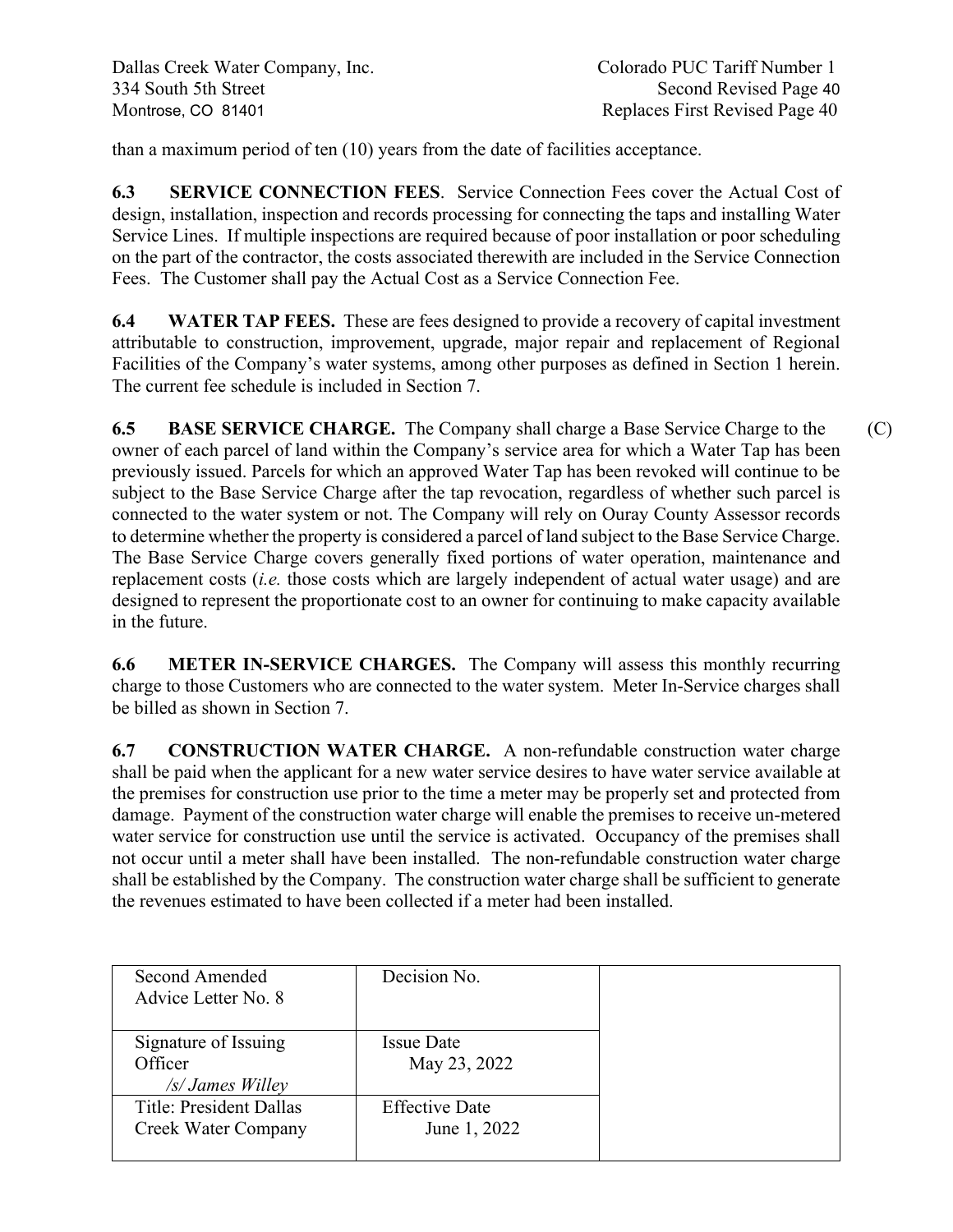**6.8 WATER TRANSFER TAP FEES.** No Water Tap Fees paid on behalf of one property or Owner, or any portion thereof, may be transferred to any other property or Owner without the written approval of the Company. The Company charges a Water Tap Transfer Fee to cover administrative costs of maintaining and updating Customer ownership and billing records. No water tap shall be transferred on the records of the Company without receipt of a Water Tap

| Second Amended<br>Advice Letter No. 8                 | Decision No.                          |  |
|-------------------------------------------------------|---------------------------------------|--|
| Signature of Issuing<br>Officer<br>/s/ James Willey   | <b>Issue Date</b><br>May 23, 2022     |  |
| <b>Title: President Dallas</b><br>Creek Water Company | <b>Effective Date</b><br>June 1, 2022 |  |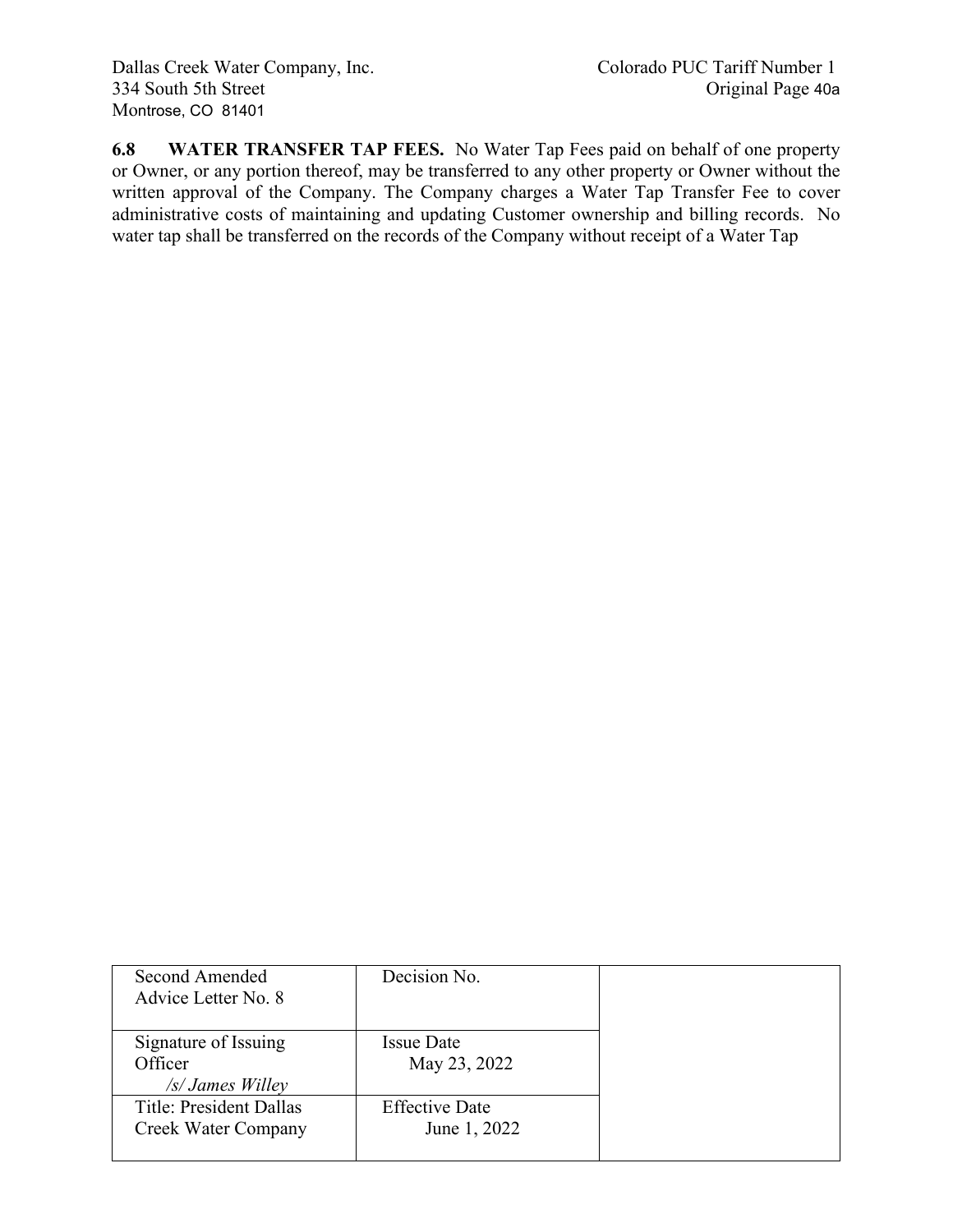# **SECTION 7 - SCHEDULE OF UTILITY RATES AND FEES**

|                                                                             | <b>Monthly</b>       |          |
|-----------------------------------------------------------------------------|----------------------|----------|
| <b>Base Service Charge</b>                                                  | \$66.54              | (I)      |
| Meter In-Service Charge                                                     | \$54.02              | (I)      |
|                                                                             | <b>Non-Recurring</b> |          |
| Water Tap Fee                                                               | \$14,000             | $\rm(I)$ |
| Turn-on/Turn-off                                                            | \$50.00              |          |
| Water Tap Transfer Fee                                                      | \$50.00              |          |
| <b>After-Hours Fees</b><br><b>First Hour</b>                                | \$60.00              |          |
| Additional Fifteen (15) Minutes                                             | \$15.00              |          |
| Emergency Water Supply Construction Fee (Metered Customers)<br>One Time Fee | \$188.36             |          |
| 12 Monthly Installments                                                     | \$15.77 (ea month)   |          |
| 36 Monthly Installments                                                     | $$5.26$ (ea month)   |          |
|                                                                             | <b>Usage</b>         |          |
| Customer Usage Fee per 1,000 gallons<br>(up to $10,000$ gallons per month)  | \$11.04              | (I)      |
| Customer Usage Fee per 1,000 gallons<br>(over 10,000 gallons per month)     | \$13.35              | (N)      |

| Second Amended                 | Decision No.          |  |
|--------------------------------|-----------------------|--|
| Advice Letter No. 8            |                       |  |
|                                |                       |  |
| Signature of Issuing           | <b>Issue Date</b>     |  |
| Officer                        | May 23, 2022          |  |
| $/s$ James Willey              |                       |  |
| <b>Title: President Dallas</b> | <b>Effective Date</b> |  |
| Creek Water Company            | June 1, 2022          |  |
|                                |                       |  |